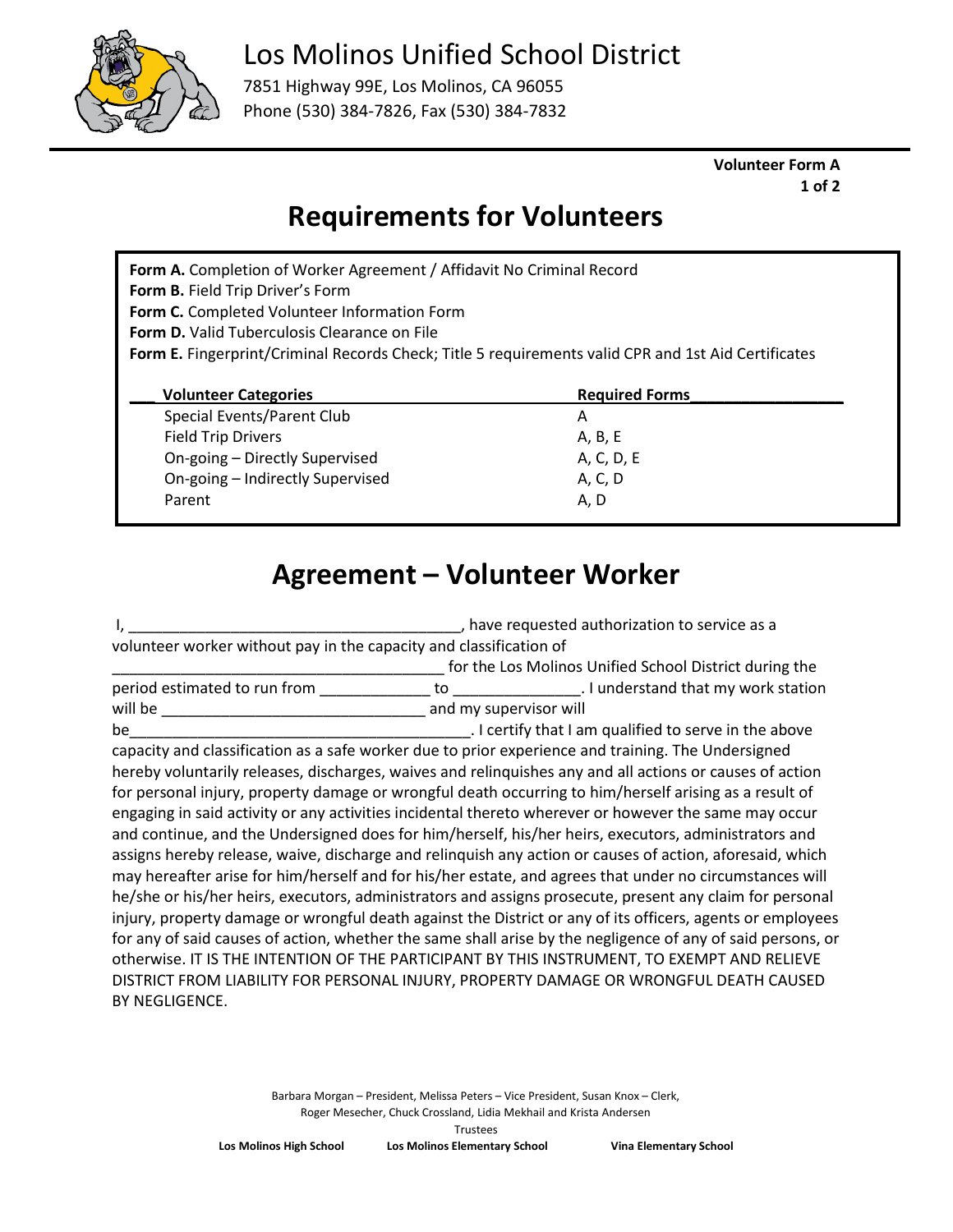The undersigned, for him/herself, his/her heirs, executors, administrators or assigns, agrees that in the event any claim for personal injury, property damage or wrongful death shall be prosecuted against the District, he/she shall indemnify and save harmless the same District from any and all claims or causes of action by whomever or wherever made or presented for personal injuries, property damage or wrongful death.

The undersigned acknowledges that he/she has read the foregoing Waiver of Liability Notice and the foregoing three (3) paragraphs, has been fully and completely advised of the potential dangers incidental to engaging in the activity described above, and is fully aware of the legal consequences of signing the within instrument.

\_\_\_\_\_\_\_\_\_\_\_\_\_\_\_\_\_\_\_\_\_\_\_\_\_\_\_\_\_\_\_\_ \_\_\_\_\_\_\_\_\_\_\_\_\_\_\_\_\_\_\_\_\_\_\_\_\_

Signature (Applicant) Date

Signature of Witness to above Signature(s) Date

### **Affidavit Affirming No Criminal Record**

I hereby certify that I have not been charged with or convicted of a violent or serious felony as defined in California Education code 45122.1. I declare under penalty of perjury that the foregoing is true and correct.

Signed by \_\_\_\_\_\_\_\_\_\_\_\_\_\_\_\_\_\_\_\_\_\_\_\_\_\_\_\_\_\_\_\_\_\_\_\_\_\_\_ Date \_\_\_\_\_\_\_\_\_\_\_\_\_\_\_\_\_\_\_\_\_

Authorized by \_\_\_\_\_\_\_\_\_\_\_\_\_\_\_\_\_\_\_\_\_\_\_\_\_\_\_\_\_\_\_\_\_\_\_ Date \_\_\_\_\_\_\_\_\_\_\_\_\_\_\_\_\_\_\_\_\_

Title \_\_\_\_\_\_\_\_\_\_\_\_\_\_\_\_\_\_\_\_\_\_\_\_\_\_\_\_\_\_\_\_\_\_\_\_\_\_\_\_\_\_\_

| <b>For District Use Only:</b> |                                |
|-------------------------------|--------------------------------|
| Approved by:                  |                                |
|                               | (Designated District Official) |
| Date:                         |                                |

Barbara Morgan – President, Melissa Peters – Vice President, Susan Knox – Clerk, Roger Mesecher, Chuck Crossland, Lidia Mekhail and Krista Andersen

Trustees **Los Molinos High School Los Molinos Elementary School Vina Elementary School**

\_\_\_\_\_\_\_\_\_\_\_\_\_\_\_\_\_\_\_\_\_\_\_\_\_\_\_\_\_\_\_\_\_ \_\_\_\_\_\_\_\_\_\_\_\_\_\_\_\_\_\_\_\_\_\_\_\_\_\_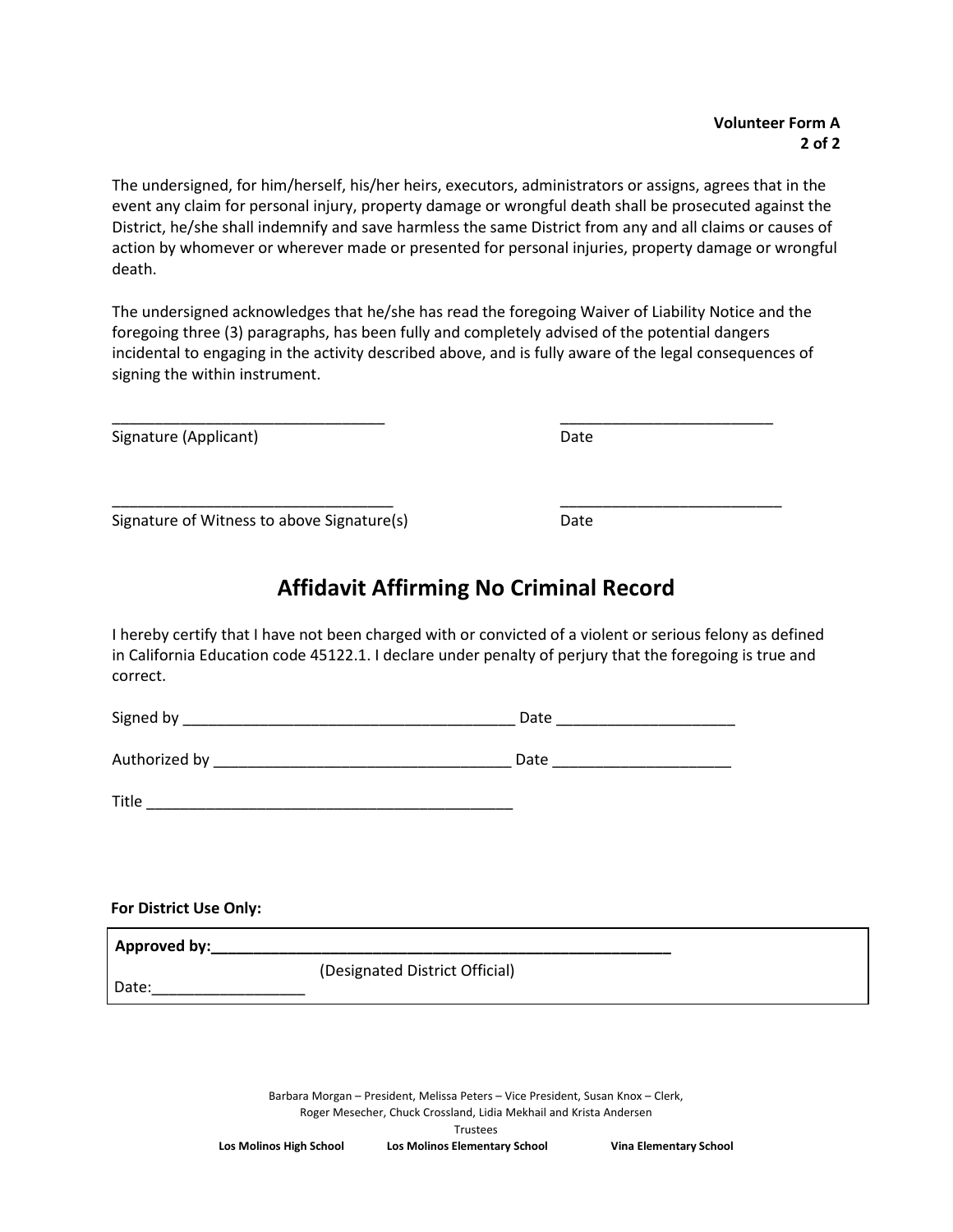

## Los Molinos Unified School District

7851 Highway 99E, Los Molinos, CA 96055 Phone (530) 384-7826, Fax (530) 384-7832

> **Volunteer Form B 1 of 3**

### **Private Vehicle and Driver Information For School Year 2022-2023**

#### **A. PERSONAL USE DRIVER INSTRUCTIONS**

Drivers and private vehicles being operated for Los Molinos Unified School District purposes must meet or exceed the following guidelines:

1. All drivers must be approved by the school or site administrator.

2. The driver must be at least age 21 to drive for business purposes and age 25 if transporting students, possessing a valid California driver's license, and have been continuously licensed for a minimum of 3 years.

3. Driver must be free of any medical condition that may affect his/her ability to operate a vehicle.

4. No alcohol or drugs will be consumed prior to, or while operating the vehicle.

5. The vehicle will be in excellent condition and repair.

6. The number of passengers shall not exceed the capacity for which the vehicle was designed.

7. No one may transport more than nine passengers plus the driver in any vehicle.

8. All occupants must wear seat belts whenever the vehicle is in motion.

9. All students who are less than 8 years of age or under 4'9" tall must be properly secured in a rear seat,

in a child passenger restraint system, meeting applicable federal motor vehicle safety standards.

10. The use of cell phones, pagers, or other electronic devices while driving is prohibited.

11. Smoking a pipe, cigar or cigarette in the vehicle is prohibited.

12. The driver accepts the added responsibility that comes from carrying extra individuals and, therefore, will be conscientious in obeying all driving rules and regulations in accordance with federal, state and local laws. The California Supreme Court has eliminated the protection of the former California Guest Law; therefore, a guest passenger may sue his/her host owner/driver.

13. The driver must have an acceptable driving record as determined by the Los Molinos Unified School District policy. The Los Molinos Unified School District reserves the right to require a current H6 Motor Vehicle Report (10 year MVR) and/or accident reports for determination of driver eligibility.

14. Driver must have an automobile liability insurance policy and assume all responsibility for all physical damage to the vehicle. When driving a personal vehicle while on Los Molinos Unified School District business and involved in an accident, by law your liability insurance policy is used first. The Los Molinos Unified School District liability policy would be used only after your policy limits have been exceeded. **Minimum liability limits of insurance required are:**

| <b>Bodily Injury</b>         | \$100,000 each person; \$300,000 each occurrence |
|------------------------------|--------------------------------------------------|
| <b>Property Damage</b>       | \$50,000 each occurrence or                      |
| <b>Combined Single Limit</b> | \$300,000 each occurrence                        |

15. If the above conditions change and/or cannot be met, I will no longer participate as a driver until the requirements can be met.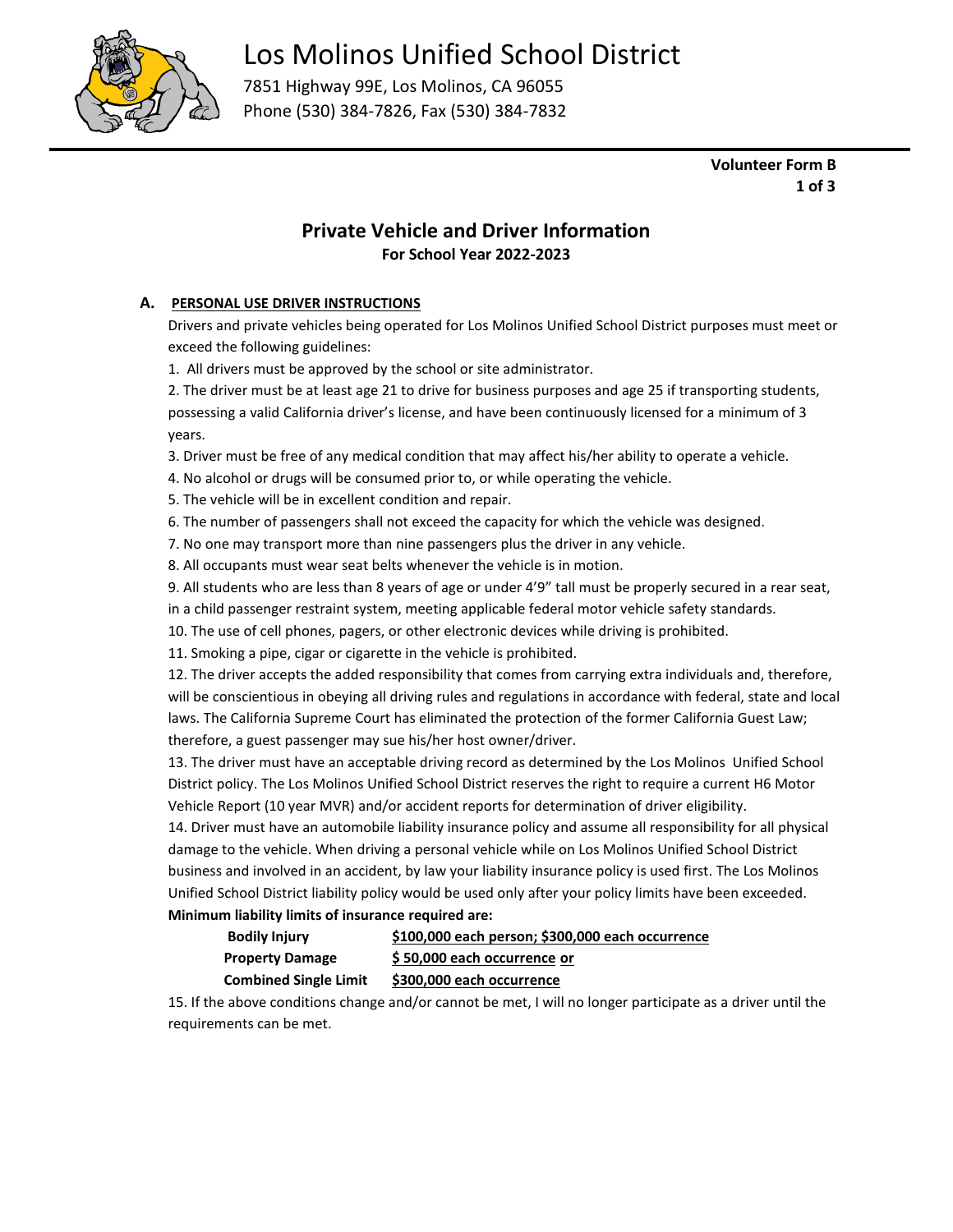| В. | <b>DRIVER INFORMATION</b>                                                                                          |                                                                                                          |
|----|--------------------------------------------------------------------------------------------------------------------|----------------------------------------------------------------------------------------------------------|
|    |                                                                                                                    | Date of Birth _____________                                                                              |
|    |                                                                                                                    | License # ____________________                                                                           |
|    |                                                                                                                    | Expiration Date __________                                                                               |
|    |                                                                                                                    |                                                                                                          |
|    | <b>VEHICLE INFORMATION</b>                                                                                         |                                                                                                          |
|    |                                                                                                                    | Vehicle Year ______________                                                                              |
|    |                                                                                                                    | License Plate ______________                                                                             |
|    |                                                                                                                    |                                                                                                          |
|    | Number of Booster/Child Restraint Seats, if applicable _________________________                                   |                                                                                                          |
| C. | <b>INSURANCE FOR VEHICLE LISTED ABOVE</b>                                                                          |                                                                                                          |
|    |                                                                                                                    |                                                                                                          |
|    |                                                                                                                    |                                                                                                          |
|    | Bodily Injury Limit \$_______________ each person and \$_____________ each occurrence                              |                                                                                                          |
|    | Property Damage Limit \$_______________ each occurrence<br>$\sim$ OR $\sim$                                        |                                                                                                          |
|    | Bodily Injury and Property Damage Liability, Combined Single Limit \$_____________ each occurrence                 |                                                                                                          |
| D. | <b>DRIVING RECORD</b>                                                                                              |                                                                                                          |
|    | 1. Have you had a valid California Driver's License during the past 3 years? Yes No<br>2. Age when first licensed? |                                                                                                          |
|    |                                                                                                                    | 3. Based on the Driving Record Table below, does your driving record meet the criteria of an "Acceptable |

**Driver"?** \_\_ Yes \_\_ No

**Minor Violations (within past 3 Years)** include any moving violation that is not a major/serious violation as shown in this Table. *(Examples of minor violations include, but are not limited to speeding, failure to yield, illegal passing, stop sign/light violation, improper turn, following too close, any other moving violation where DMV points are assessed)*

|                                                                       | <b>Number of Minor</b><br><b>Violations</b><br><b>Within Last 3 Years</b>  | <b>Number of At-Fault Accidents</b><br><b>Within Last 3 Years</b> |                   |                   |              |
|-----------------------------------------------------------------------|----------------------------------------------------------------------------|-------------------------------------------------------------------|-------------------|-------------------|--------------|
|                                                                       |                                                                            | 0                                                                 | $\mathbf{1}$      | $\overline{2}$    | 3 or more    |
|                                                                       | $\mathbf{0}$                                                               | Acceptable                                                        | Acceptable        | <b>Borderline</b> | Unacceptable |
|                                                                       | $\mathbf{1}$                                                               | Acceptable                                                        | Acceptable        | <b>Borderline</b> | Unacceptable |
|                                                                       | $\overline{2}$                                                             | Acceptable                                                        | <b>Borderline</b> | Unacceptable      | Unacceptable |
|                                                                       | 3 or more                                                                  | Unacceptable                                                      | Unacceptable      | Unacceptable      | Unacceptable |
|                                                                       | License Suspension or Revocation (within past 3 Years)                     |                                                                   |                   | Unacceptable      |              |
|                                                                       | Major/Serious Violations (within past 5 years)                             |                                                                   |                   | Unacceptable      |              |
|                                                                       | Failure to stop in the event of an accident (Hit and Run)                  |                                                                   |                   |                   |              |
|                                                                       | Driving under the influence of alcohol or drugs or with open container     |                                                                   |                   |                   |              |
|                                                                       | Refusing to take a substance/chemical test                                 |                                                                   |                   |                   |              |
|                                                                       | More than once dismissal of a conviction relating to controlled substances |                                                                   |                   |                   |              |
| <b>Reckless/Careless Driving</b>                                      |                                                                            |                                                                   |                   |                   |              |
| Homicide or Manslaughter or using vehicle in connection with a felony |                                                                            |                                                                   |                   |                   |              |
| Evading a Peace Officer or resisting arrest                           |                                                                            |                                                                   |                   |                   |              |
|                                                                       | Driving the wrong way or in the incorrect lane on a divided highway        |                                                                   |                   |                   |              |
|                                                                       | Driving in excess of 100 mph                                               |                                                                   |                   |                   |              |
|                                                                       | Racing/Speed contests                                                      |                                                                   |                   |                   |              |
|                                                                       |                                                                            | Passing a stopped school bus                                      |                   |                   |              |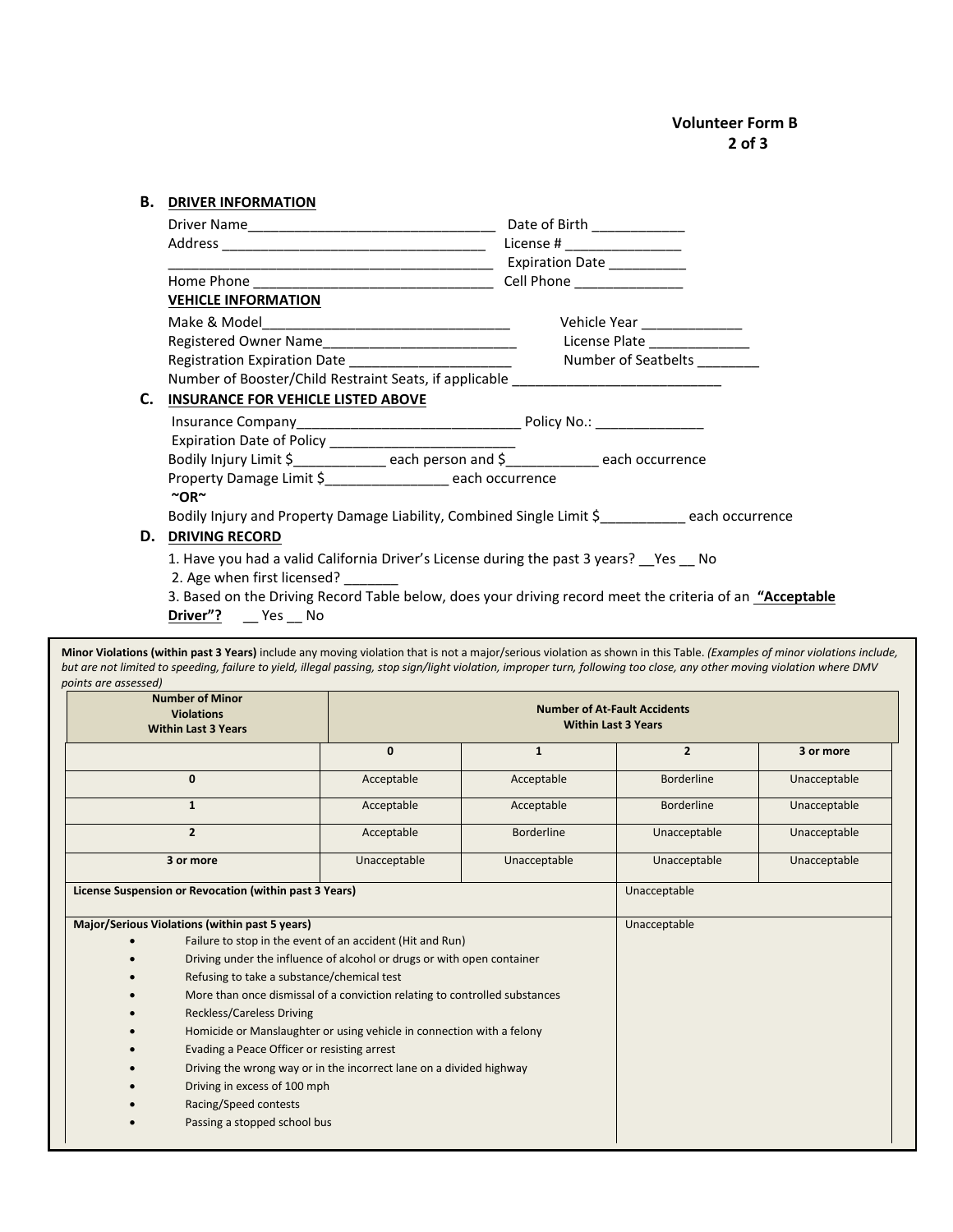#### **E. ATTACH**

1. Copy of Driver's License

2. **Copy of Current Auto Insurance Policy or Auto ID Card**

#### **F. DRIVER ACKNOWLEDGEMENT**

**I certify the above information is correct and agree to advise the Los Molinos Unified School District, in writing, of any changes in the above information. I have read and understand the Personal Use Driver Instructions.**

| <b>Print Driver Name</b> |  |
|--------------------------|--|
| Driver Signature         |  |
| Date                     |  |

#### G. **ACKNOWLEDGEMENT BY REGISTERED OWNER:**

| As the registered owner, I certify the above insurance information is correct. I understand I must have   |
|-----------------------------------------------------------------------------------------------------------|
| liability insurance coverage in force and agree to advise the Los Molinos Unified School District, in     |
| writing, of any changes in the above information. I further certify that to the best of my knowledge, the |
| above vehicle is mechanically safe. If an accident occurs, my auto liability policy is primary and used   |
| first for losses or claims for damage. The Los Molinos Unified School District does not cover, nor is it  |
| responsible for, comprehensive and collision (physical damage) coverage to my vehicle.                    |
|                                                                                                           |

| Print Registered Owner Name                        |
|----------------------------------------------------|
| Owner's or Authorized Representative Signature     |
| Authorized Driver's Name (if different from owner) |
| Date                                               |

**Approved Driver and Vehicle:\_\_\_\_\_\_\_\_\_\_\_\_\_\_\_\_\_\_\_\_\_\_\_\_\_\_\_\_\_\_\_\_\_\_\_\_\_\_\_\_\_\_\_\_\_\_\_\_\_\_\_\_\_\_**

(Designated District Official)

Date:\_\_\_\_\_\_\_\_\_\_\_\_\_\_\_\_\_\_